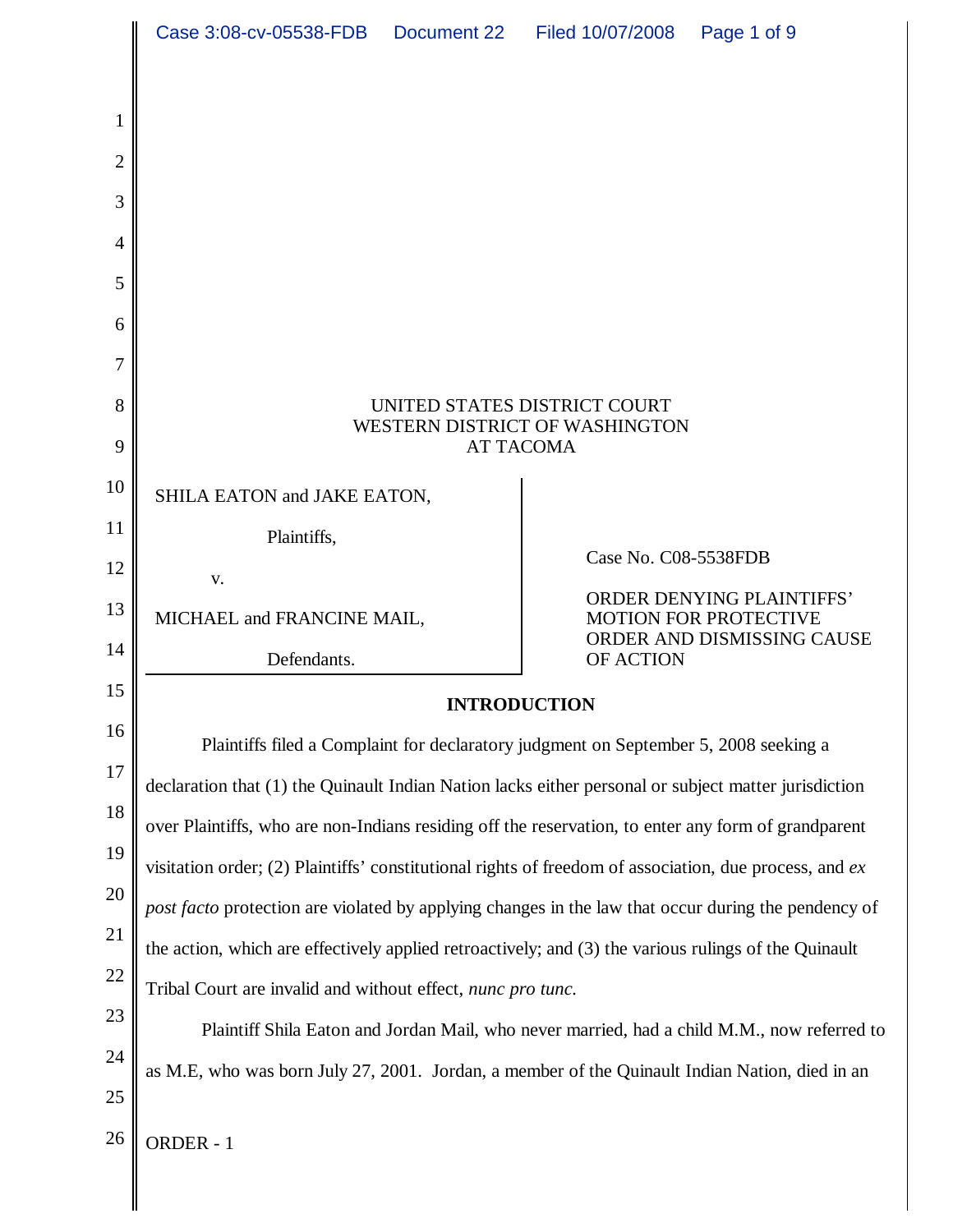1 2 3 4 5 6 automobile accident on March 10, 2002. In December 2004, Jake Eaton, joined by Shila Eaton, both non-Indians, filed a Petition for Adoption of M.M (M.E.) in Grays Harbor Superior Court, Grays Harbor, Washington. A decree of adoption was entered on December 20, 2004. The Tribe contends that pursuant to the Indian Child Welfare Act (ICWA) and Washington Law (RCW 26.27.201), an adoption proceeding concerning an "Indian child" requires the parties to provide notice to the "Indian child's tribe," and the Tribe contends that it did not receive notice.

7 8 9 10 11 12 Defendants, Michael and Francine Mail, are the paternal grandparents of the minor child, M.E., and are enrolled members of the Quinault Tribe who reside on the Quinault Indian Reservation. The last time the grandparents visited M.E. was February 2005, when M.E. was about three and one-half years old. Shila Eaton states that in 2005 she did restrict Defendants Mail to short visits, in a public place, under close supervision because of a history of problems interacting with the Mail family and because of M.E.'s young age.

13 14 15 16 17 18 19 20 21 22 On December 28, 2006, the Mails sought visitation rights with M.E. by filing a Petition for "Grandparental Visitation" in the Quinault Tribal Court, and served the Eatons with the Petition. The Tribal Court entered final Findings of Fact and Conclusions of Law on August 25, 2008. The Eatons contend that the Tribal Court matter was "under advisement" for eighteen months; the Mails describe there being "prolonged litigation." The Eatons have argued in Tribal Court that the Tribe had no jurisdiction over Non-Indians who reside off-reservation. The Tribal Court ruled that Defendants Mail are allowed to take M.E. from his mother's custody every Saturday, without restrictions, for an unspecified duration of time. The Eatons filed two motions for reconsideration, which were denied by the Tribal Court. It is not known whether there is provision for appeal from the Tribal Court's decision or, if so, whether the Eatons filed such appeal.

23 24 Counsel for the respective parties have met and the Mails' counsel indicated that the Eatons should seek a restraining order and that the Mails would be pursuing contempt of court charges in

25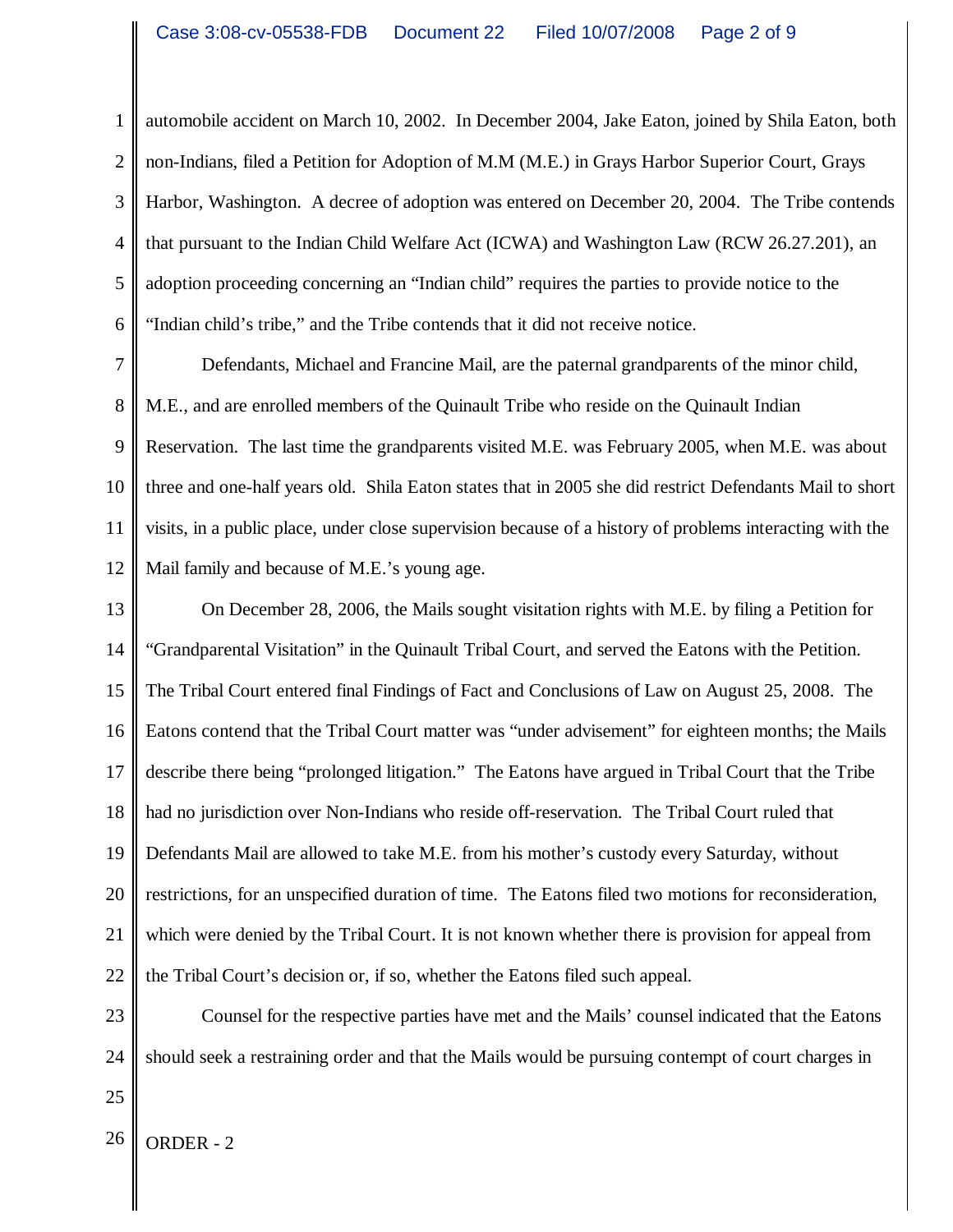1 2 the Tribal Court. Shila and Jake Eaton now move in this case for a protective order to maintain the status quo of no visitation until the jurisdictional issues have been resolved.

3 4

## **MOTION FOR PROTECTIVE ORDER**

## **(INJUNCTIVE RELIEF)**

5 6 7 8 While styled as a protective order, what the Eatons are seeking is an order prohibiting the Mails from taking any action to enforce the above-described order issued by the Quinault Tribal Court pending further order of this Court or final resolution of the Complaint for declaratory judgment in this case.

9 10 11 12 13 14 15 To obtain injunctive relief, a plaintiff must demonstrate either: (1) a combination of probable success on the merits and the possibility of irreparable injury or (2) serious questions are raised and the balance of hardships tips sharply in plaintiff's favor. *First Brands Corp. V. Fred Meyer, Inc.*, 809 F.2d 1378, 1381 (9th Cir. 1987) *See also Sardi's Restaurant Corp. v. Sardie*, 755 F.2d 719, 722-23 (9<sup>th</sup> Cir. 1985) and *Apple Computer, Inc. v. Formula Int'l, Inc.*, 725 F.2d 521, 523 (9<sup>th</sup> Cir. 1984). "These are not two separate tests, but 'extremes of a single continuum.'" *Benda v. Grand Lodge of Int'l Assoc. Of Machinists & Aerospace Workers*, 584 F.2d 308, 315 (9<sup>th</sup> Cir. 1978).

16 17 18 19 20 21 22 The Eatons argue that in general, the tribal court has civil jurisdiction over non-Indians only if one of three tests is met: (1) "express congressional delegation," (2) "taxation, licensing, or other means [regulating] the activities of nonmembers who enter into consensual relationships with the tribe or its members, through commercial dealing, contracts, leases or other arrangements," or (3) "conduct of non-Indians on fee lands within [the] reservation when that conduct threatens or has some direct effect on the political integrity, the economic security, or the health or welfare of the tribe." *Montana v. United States*, 450 U.S. 544, 564-66 (1981).

23 24 25  $26$  ORDER - 3 The Eatons argue that only the first test is arguably applicable here, as the Indian Child Welfare Act (ICWA), 25 U.S.C. § 1901-1963, expressly grants tribal courts jurisdiction in the matters of adoption and custody of Indian children. The Eatons contend that the Quinault Tribal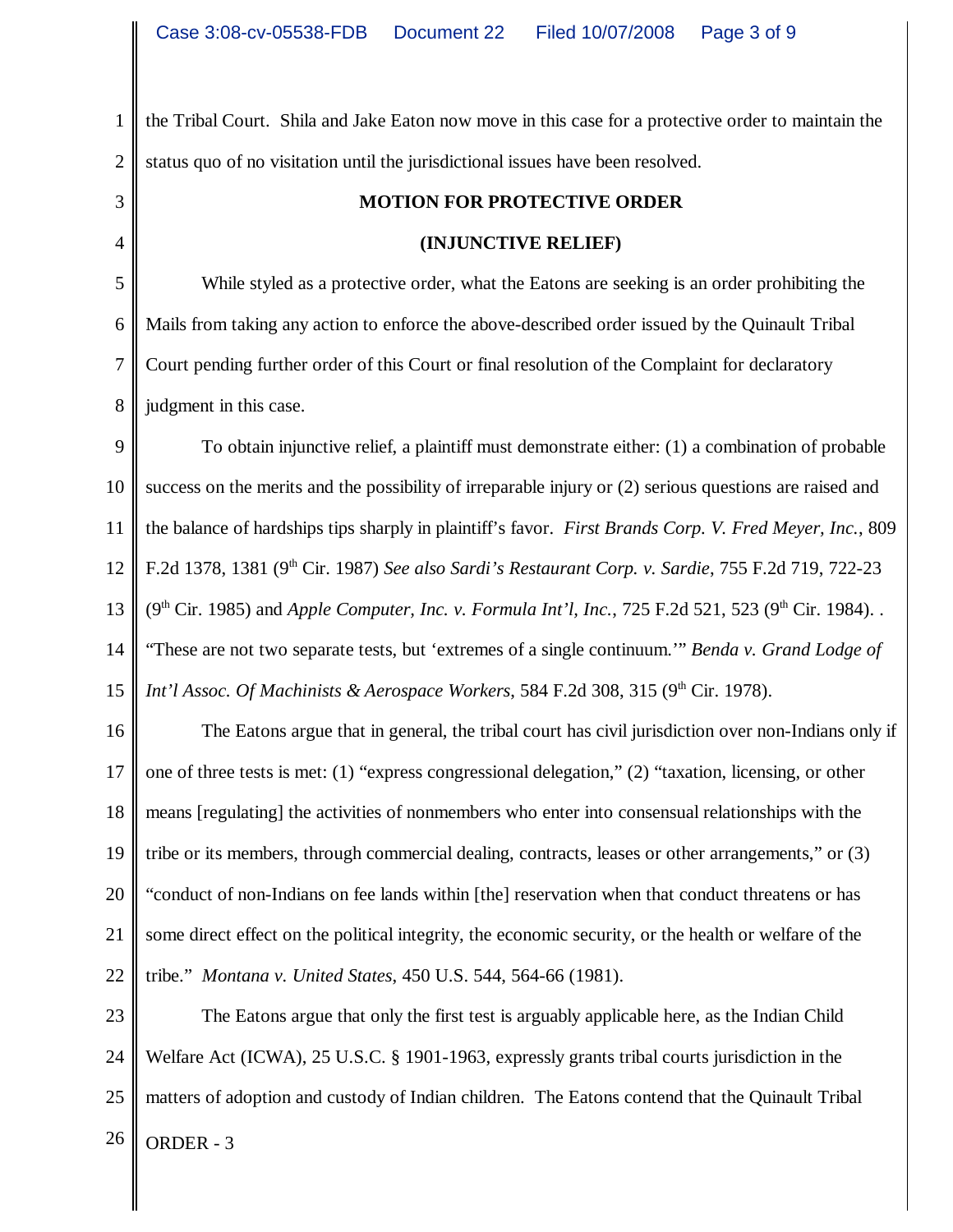1 2 Court Judge, in his orders, acknowledged that jurisdiction in this case is, at best, concurrent with the jurisdiction of the State of Washington.

3 4 5 6 7 8 9 10 11 12 13 14 15 16 The Eatons concede that the Quinault Tribal Code, at all material times in this case, has contained a section authorizing grandparent visitation orders. QTC 19.04, and later, 19.08. The Eatons point out, however, that under Washington law, no grandparent or third-party visitation order is possible because the only statutory authority, RCW 26.09.240, has been declared unconstitutional citing *Troxell v. Granville,* 530 U.S. 57 (2000)*.* Moreover, the Eatons argue that the ICWA at 25 U.S.C. § 1921 provides that the rights of a parent of an Indian child are the greater of whatever rights shall be afforded under any applicable state or federal law. Thus, the Eatons argue that the inability of Washington State courts to impose a third-party visitation order is a greater protection of a parent's rights than when a third-party visitation order is imposed. In summary, the Eatons argue that (1) there is no congressional grant of authority under the ICWA or otherwise to order third-party visitation against non-Indians under the facts of this case and (2) regardless of whether or not the ICWA establishes a basis for the Tribal Court jurisdiction, since the visitation order could not issue under concurrent Washington State law, the ICWA precludes jurisdiction for the Quinault Tribal Court to issue any third party visitation order.

17 18 19 20 21 22 23 24 25 On the issue of irreparable harm, the Eatons cite the history of problems with the Mail family. In summary the Eatons argue that there is the potential psychological effect on M.E. should be suddenly be forced to spend all day every Saturday away from his mother and step-father with people he does not know, as well as the effect on Shila Eaton given her personal history with the Mail family. The Eatons assert that at one point, Jordon attempted to physically take Malaki from Shila's custody with the knowledge and assistance of Defendant Francine Mail. The Eatons also assert that on numerous occasions there have been both direct and implied threats from various members of the Mail family directed toward Shila, and that Shila has long feared that if M.E. were taken onto Indian lands, she would have great difficulty getting him back. Furthermore, the Eatons assert that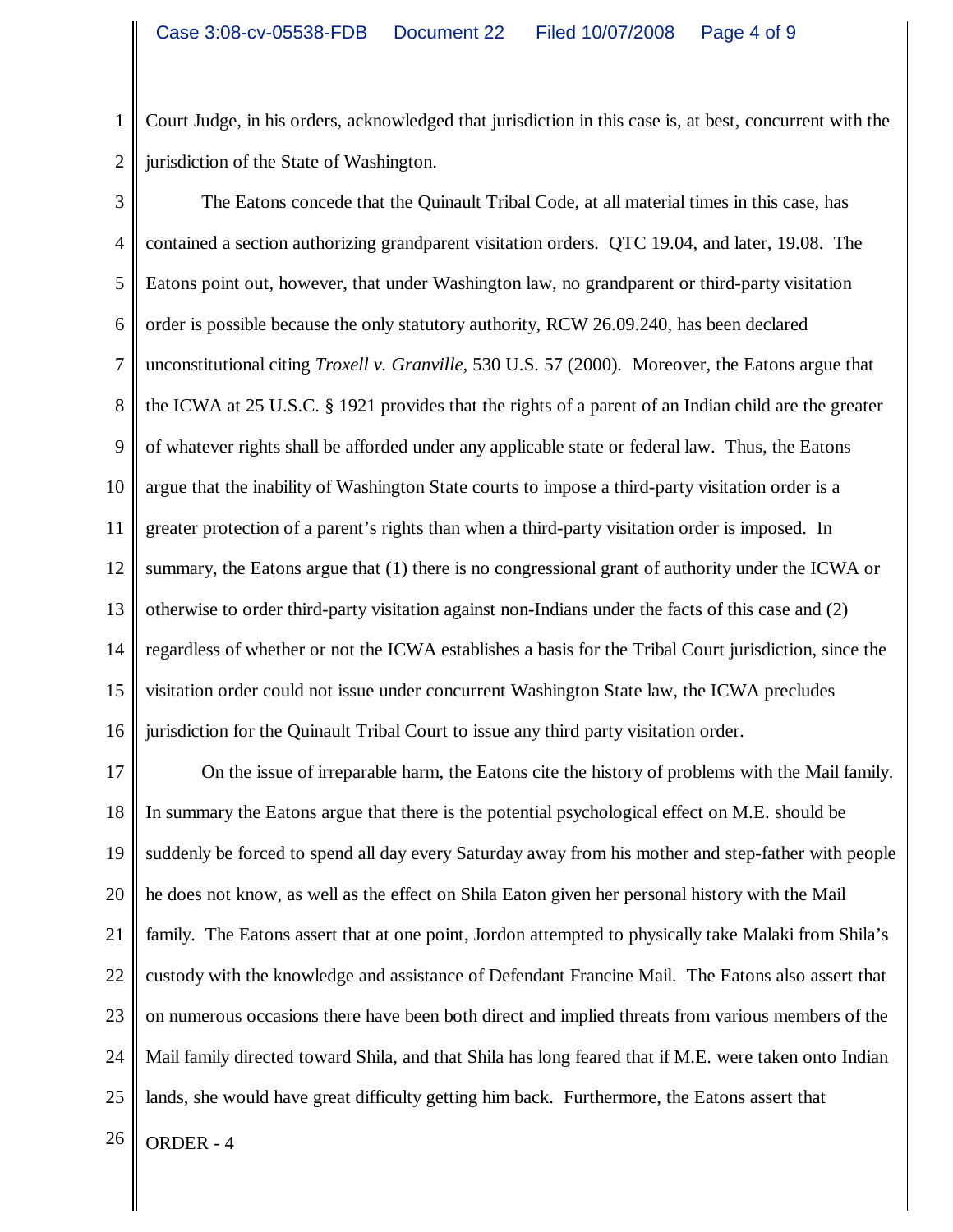1 2 3 4 5 6 7 Defendants Mail and various members of their family have repeatedly made derogatory and disparaging remarks about each of the Plaintiffs herein. The Eatons assert that given M.E.'s age (7, (D.O.B July 27, 2001)) and the length of time since he has seen Defendants Mail (since February 2005 (3-1/2 years old)), it seems unlikely that M.E. will even recognize Defendants Mail let along be comfortable around them. Additionally, the Eatons state that Defendants Mail have been apprised of Shila's fears and concerns, but that neither Defendants Mail nor their counsel have done anything to alleviate those fears and concerns.

8 9 10 11 12 13 14 15 16 17 Defendants Mail argue that the Eatons are not likely to succeed on the merits or to demonstrate that they will suffer irreparable harm without the injunctive relief sought. The Mails argue that *Montana* provides the test for civil tribal jurisdiction over nonmembers, not members; the underlying custody case here, in contrast, involved the child, M.E., a Quinault member, a necessary party. Neverthless, the Mails argue that this Court need not address *Montana* but deny the Plaintiffs Eatons' motion and dismiss the case based upon the Doctrine of Tribal Exhaustion or failure to join a necessary party, M.E. The Mails explain that the doctrine stems from three specific policy concerns: (1) congressional policy to support tribal self-government; (2) to promote orderly administration of justice; and (3) to obtain the benefits of tribal expertise, citing *Texaco, Inc. v. Zah*, 5 F.3d 1374 (10<sup>th</sup>) Cir. 1993).

18

## **DISCUSSION**

19 20 21 22 23 24 25 Plaintiffs' Complaint did not state the basis for this Court's subject matter jurisdiction, so this is the first question that this Court must address. Under 28 U.S.C. § 1331, a district court has jurisdiction over a cause of action where a non-Indian challenges a tribal court's jurisdiction. *Boozer v. Wilder*, 381 F.3d 931, 934 (9<sup>th</sup> Cir. 2004). The "question whether an Indian tribe retains the power to compel a non-Indian ... to submit to the civil jurisdiction of a tribal court is one that must be answered by reference to federal law and is a 'federal question' under § 1331." *Nat'l Farmers Union Ins. Cos. v. Crow Tribe of Indians*, 471 U.S. 845, 850-53 (1985).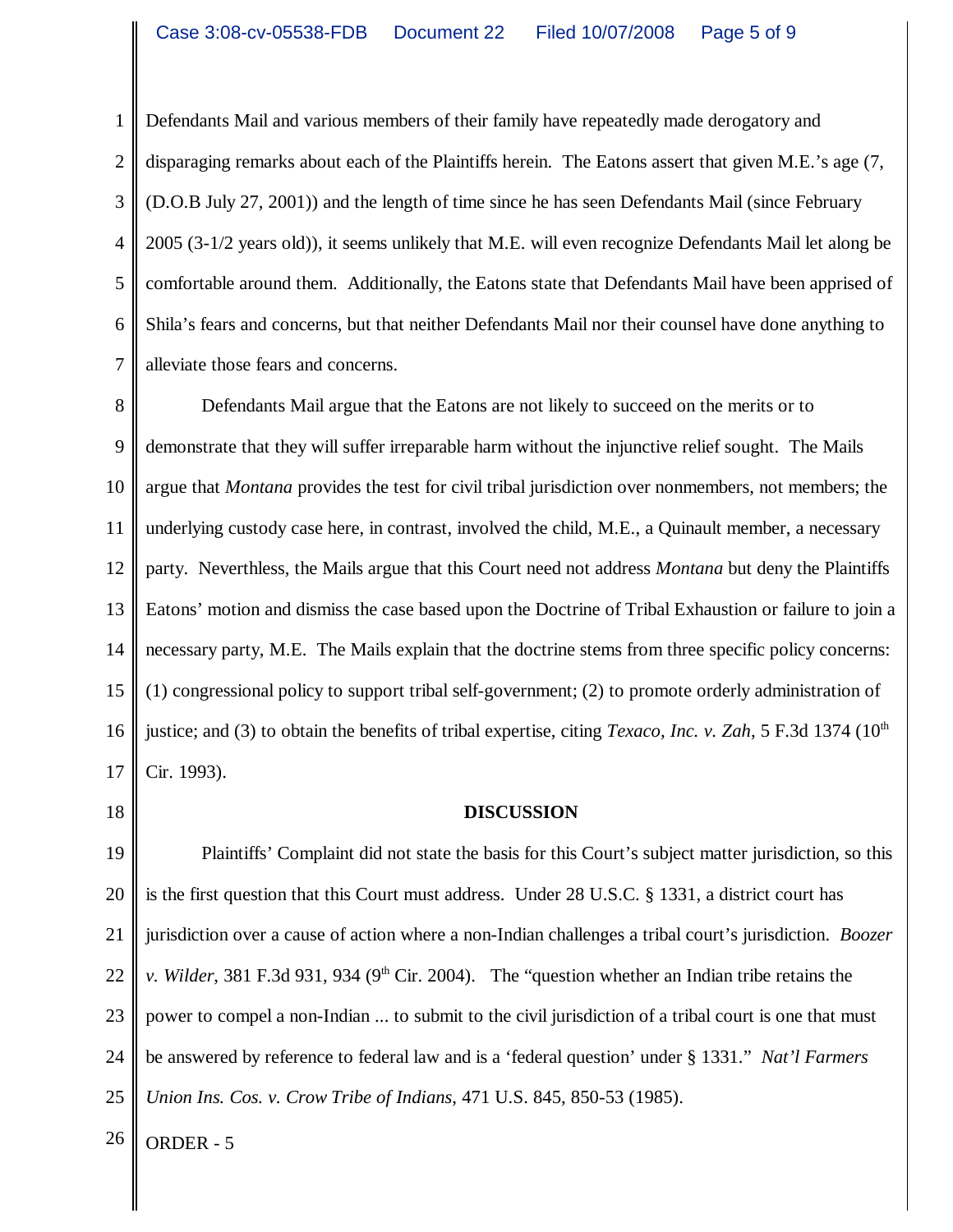1 2 3 4 5 Being satisfied that this Court has federal question jurisdiction over this case, the next question concerns whether the exhaustion of tribal court remedies is required. Under the doctrine of exhaustion of tribal court remedies, relief may not be sought in federal court until appellate review of a pending matter in a tribal court is complete. *Iowa Mutual Ins. Co. v. LaPlante*, 480 U.S. 9, 17 (1987).

6 7 8 9 10 11 12 13 14 15 16 17 The Mails argue that the Eatons are not likely to succeed on the merits in this case because this Court must deny the Eatons' motion and dismiss this cause of action on the basis of failure to exhaust tribal court remedies or failure to join M.E. as a necessary party. The Mails cite to several cases involving the application of the doctrine of exhaustion of tribal court remedies. One, *Atwood v. Fort Peck Tribal Court Assiniboine*, 513 F.3d 943 (9<sup>th</sup> Cir. 2008), is remarkable similar to the facts in the Eatons' case. In *Atwood*, a non-Indian father sued his Indian daughter's maternal aunt, who was seeking custody of his daughter after the death of her Indian mother and the Tribal Court's decision granting temporary custody to the child's maternal grandmother. The Ninth Circuit affirmed dismissal based on the plaintiff's failure to exhaust tribal court remedies. Another similar case, *Boozer v. Wilder*, 381 F.3d 931 (9<sup>th</sup> Cir. 2004) dismissed a non-Indian father's case challenging the Colville Indian Tribe's jurisdiction to handle a custody dispute concerning his daughter, who was a member of the Tribe, for failure to exhaust tribal court remedies.

18 19 20 21 22 23 24 Next, the Mails argue that the Eatons will not be irreparably harmed without the relief they seek. The Mails argue that the harm alleged by the Eatons is that to M.E. who is not a party herein. The Mails also argue that even if the alleged harms to M.E. are considered to be the Eatons' harm, these harms are (1) not supported, (2) unreasonable, and do not meet the legal standard for a protective order. Mails' argue that the Eatons fail to identify how the concern over bad relations would cause "irreparable injury," and argue that another means, such as use of a third-party to facilitate visitations, rather than injunctive relief. Additionally, the Eatons' argument that M.E.'s

25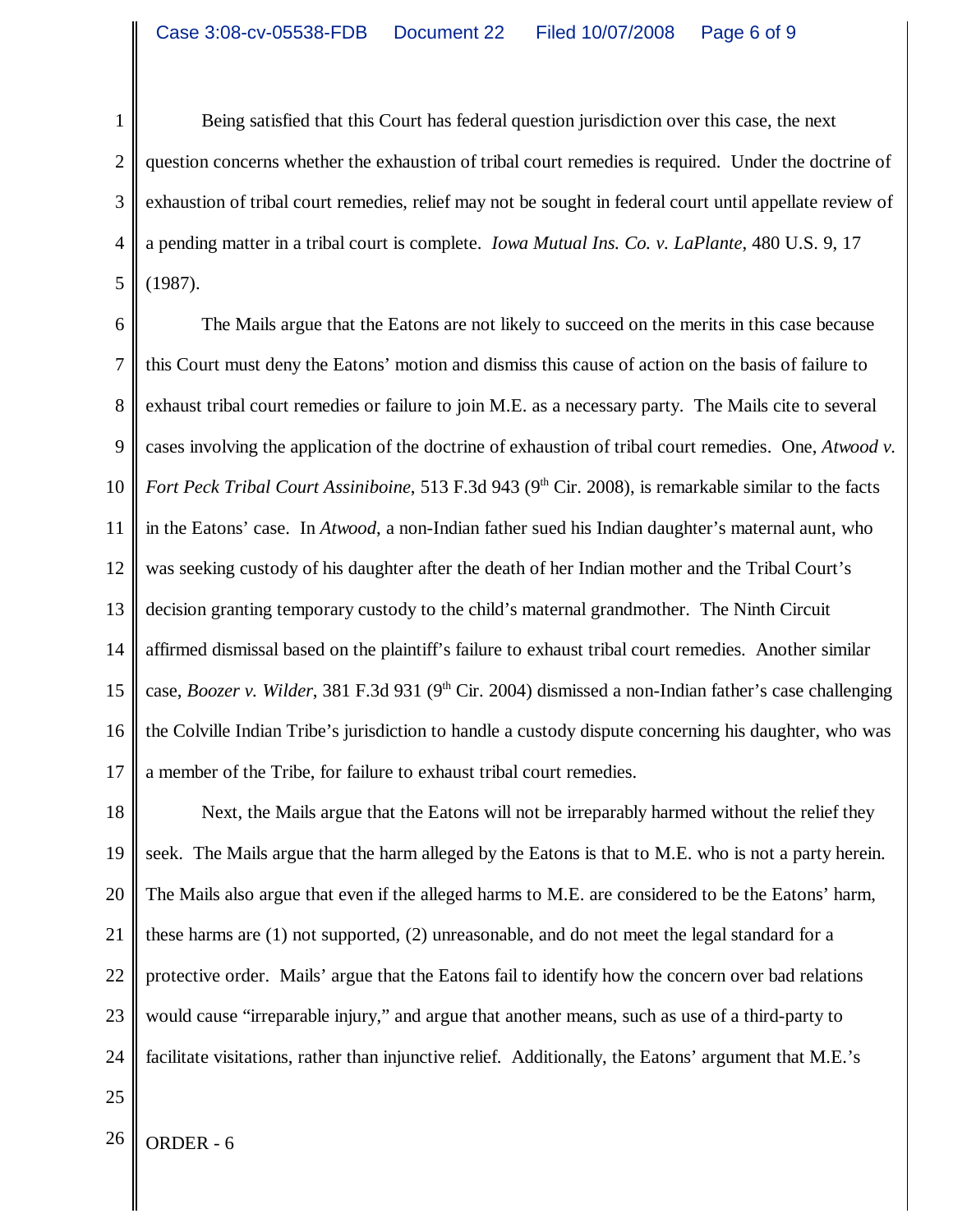1 2 current lack of a relationship with the grandparents fails to show how this is the Eatons' irreparable harm.

3 4 5 6 7 8 9 10 11 12 13 14 15 16 17 The Mails also argue that the Eatons cannot show the existence of serious questions; a Federal court does not have jurisdiction over the question of tribal adjudicatory jurisdiction in this case until all tribal remedies are exhausted, citing *Atwood, supra*. The Mails argue that while the Eatons focus their arguments on the tribal court's jurisdiction over themselves, the Quinault Tribal Court has jurisdiction over member children under Quinault law, federal law, and relevant case law. The Mails argue that pursuant to the ICWA, "[t]he United States, every State, every territory or possession of the United States, and every Indian tribe shall give full faith and credit to the public acts, records, and judicial proceedings of any Indian tribe applicable to Indian child custody proceedings to the same extent that such entities give full faith and credit to the public acts, records, and judicial proceedings of any other entity." 25 U.S.C. § 1911(d). The ICWA further declares that "child custody proceeding" shall mean and include – (i) "foster care placement," which shall mean any action removing an Indian child from its parent or Indian custodian for temporary placement in a foster home or institution or the home of a guardian or conservatory where the parent or Indian custodian cannot have the child returned upon demand, but where parental rights have not been terminated." 25 U.S.C. § 1903 (1).

18 19 20 Finally, the Mails argue that the Eatons cannot show that the balance of hardships tips sharply in their favor. The Mails argue that the Eatons have submitted no expert or disinterested party evidence, but simply a recitation of problems with the relationship between the Eatons and the Mails.

21

22 23 24 25  $26$  ORDER - 7 The Eatons reply listing the harm that might arise if a the protective order is not granted: (1) infringement of Shila Eaton's fundamental Constitutional parental rights, (2) infringement of Shila Eaton's Due Process rights in giving force to a tribal court order that could not have been granted under state law, (3) forcing a non-Indian to submit to the civil jurisdiction of a tribal court when such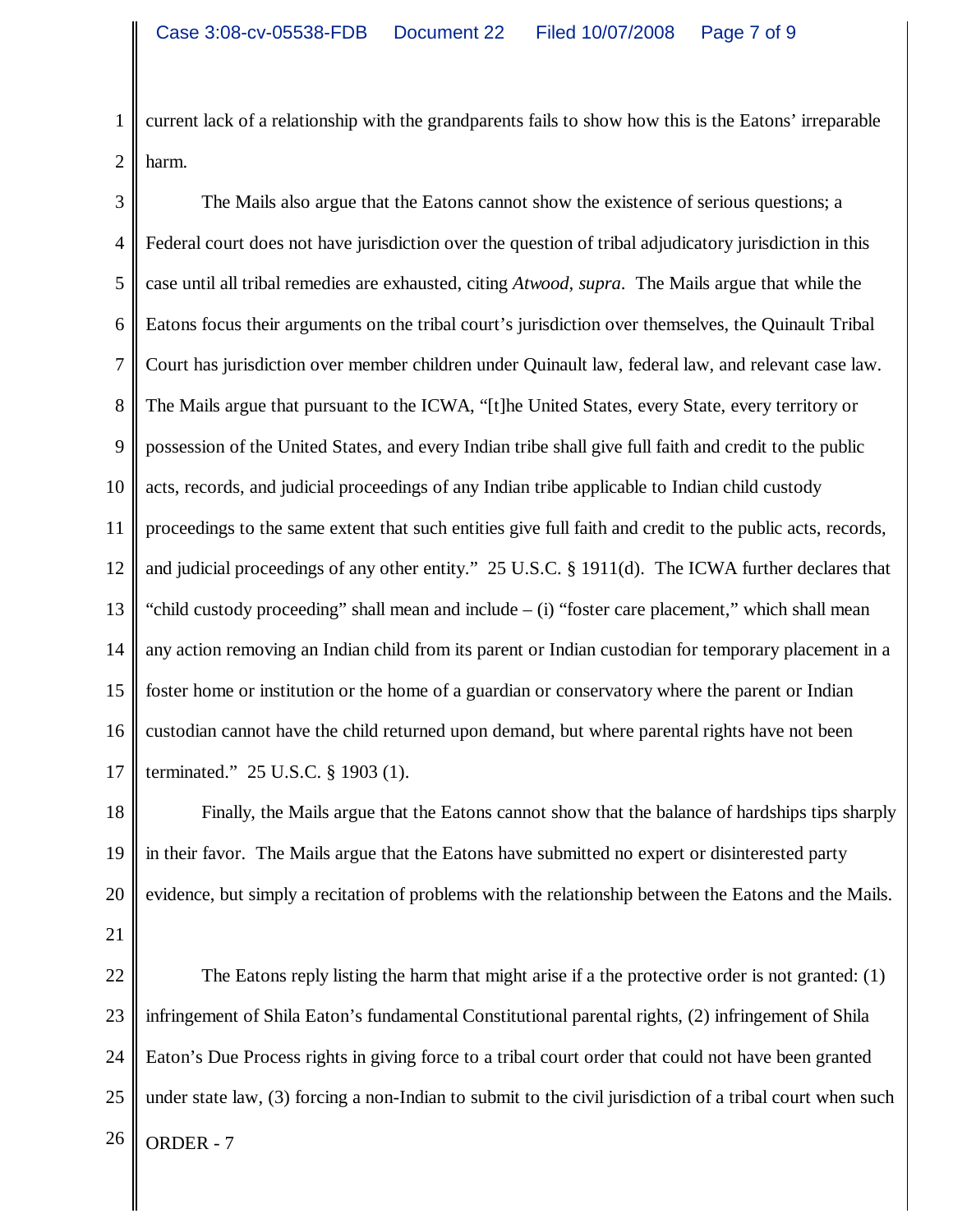1 2 jurisdiction ordinarily, or at least, arguably, does not otherwise exist, and (4) the likelihood of psychological and emotional trauma to both mother and child.

3

## **CONCLUSION**

4 5 6 7 8 9 10 11 12 13 The Eatons have failed to show this Court that the doctrine of exhaustion of tribal court proceedings ought not to be applied in this case. Plaintiffs argue that the issue of exhaustion is not before the Court at this time, and that if it were to be raised after the Court addresses the Eatons's motion for a protective order, there are exceptions to the doctrine, including futility and harassment. This argument is without merit; as stated in *Boozer*, "Although '§ 1331 encompasses the federal question whether a tribal court has exceeded the lawful limits of its jurisdiction, ... exhaustion is required before such a claim may be entertained by a federal court.'" 381 F.3d at 935, citing *Nat'l Farmers Union Ins. Cos.*, 471 U.S. at 857. The Ninth Circuit continued, "A federal court must give the tribal court a full opportunity to determine its own jurisdiction, which includes exhausting opportunities for appellate review in tribal courts." *Boozer*, *id.*

14 15 16 17 18 19 20 21 22 23 24 25  $26$  ORDER - 8 While there are exceptions to the exhaustion requirement, Plaintiffs did not submit that any exception was applicable here, arguing instead that only Plaintiff's motion for a protective order is before the Court and that the exhaustion issue is not now before the Court. The problem with Plaintiffs' argument is that in analyzing whether injunctive relief ought to be granted, the Federal court must make an assessment on the merits of the Plaintiffs' case. Under Ninth Circuit precedent, the extent of the Tribal Court's jurisdiction in this matter is to be determined by the Tribal Court in the first instance. Plaintiffs' Complaint asserts that the Quinault Tribal Court lacks jurisdiction to enter any grandparent or other non-parental visitation order; that such order violates Mrs. Eaton's parental authority and federal rights of freedom of association, due process, etc.; and that such an order granting grandparents visitation violates any express grant of jurisdiction. All these matters relate to the Tribal Court's jurisdiction, which under the cited jurisprudence, the Tribal Court may review. The Eatons have failed to demonstrate that they have exhausted their remedies in Quinault